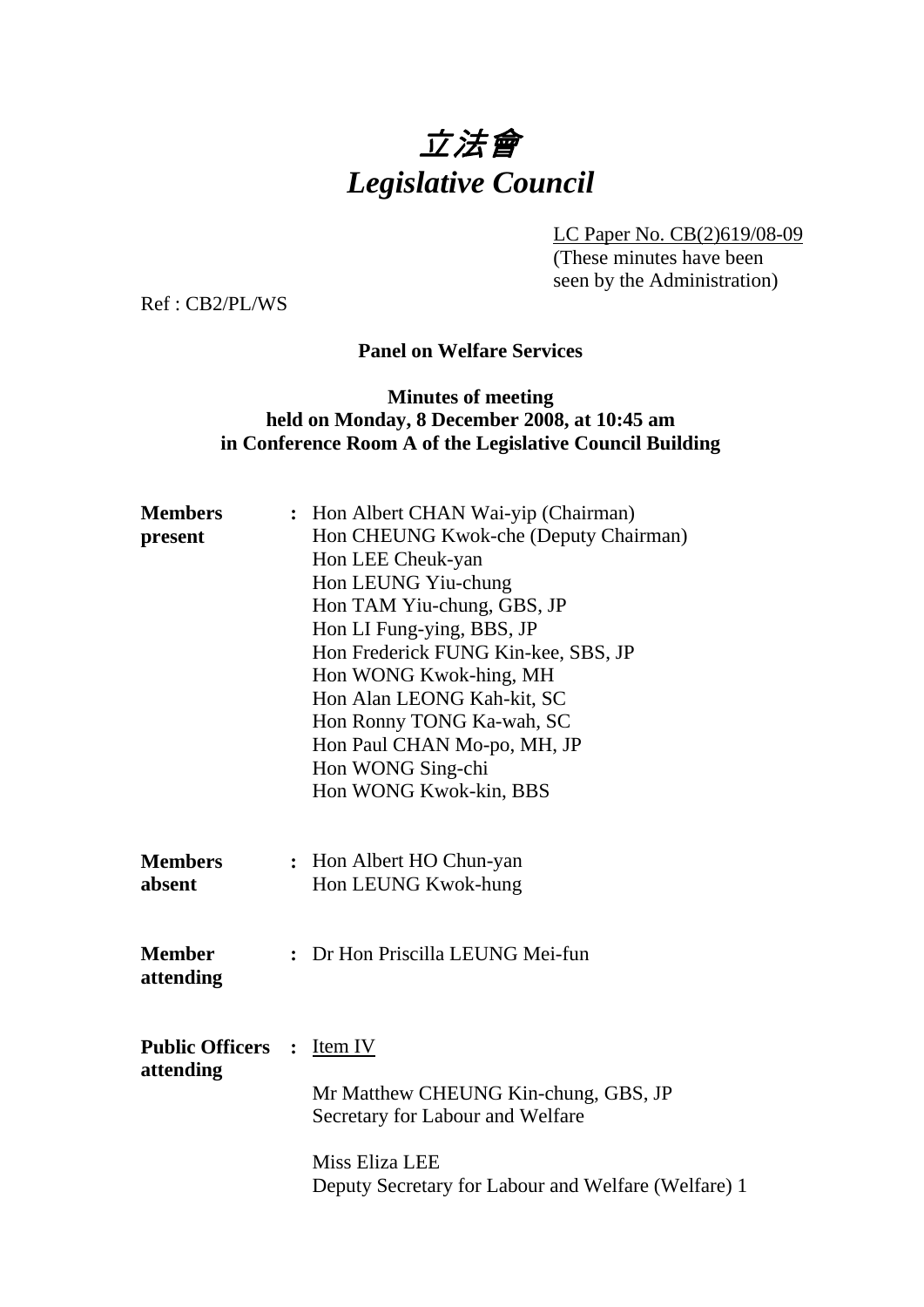|                               | Miss Hinny LAM<br>Principal Assistant Secretary for Labour and Welfare<br>(Welfare) 2                                                                             |
|-------------------------------|-------------------------------------------------------------------------------------------------------------------------------------------------------------------|
|                               | Mrs Anna MAK<br><b>Assistant Director of Social Welfare</b><br>(Family and Child Welfare)                                                                         |
|                               | $Item V$                                                                                                                                                          |
|                               | Mr D C CHEUNG<br>Principal Assistant Secretary for Labour and Welfare<br>(Welfare) 4                                                                              |
|                               | Miss Nancy LAW, JP<br>Deputy Director of Social Welfare (Administration)                                                                                          |
|                               | Ms LEUNG Kwai-ling<br><b>Assistant Director of Social Welfare (Social Security)</b>                                                                               |
|                               | Mr LUI Hong-kwong<br><b>Chief Social Security Officer 3</b><br><b>Social Welfare Department</b>                                                                   |
|                               | Mr Victor LAM Wai-kiu<br><b>Assistant Government Chief Information Officer</b><br>(Business Transformation)<br>Office of the Government Chief Information Officer |
| <b>Clerk</b> in<br>attendance | : Miss Betty MA<br>Chief Council Secretary (2) 4                                                                                                                  |
| <b>Staff</b> in<br>attendance | : Mr YICK Wing-kin<br><b>Assistant Legal Adviser 8</b>                                                                                                            |
|                               | Mr Chris LAI<br>Senior Council Secretary (2) 5                                                                                                                    |
|                               | Miss Maggie CHIU<br>Legislative Assistant (2) 4                                                                                                                   |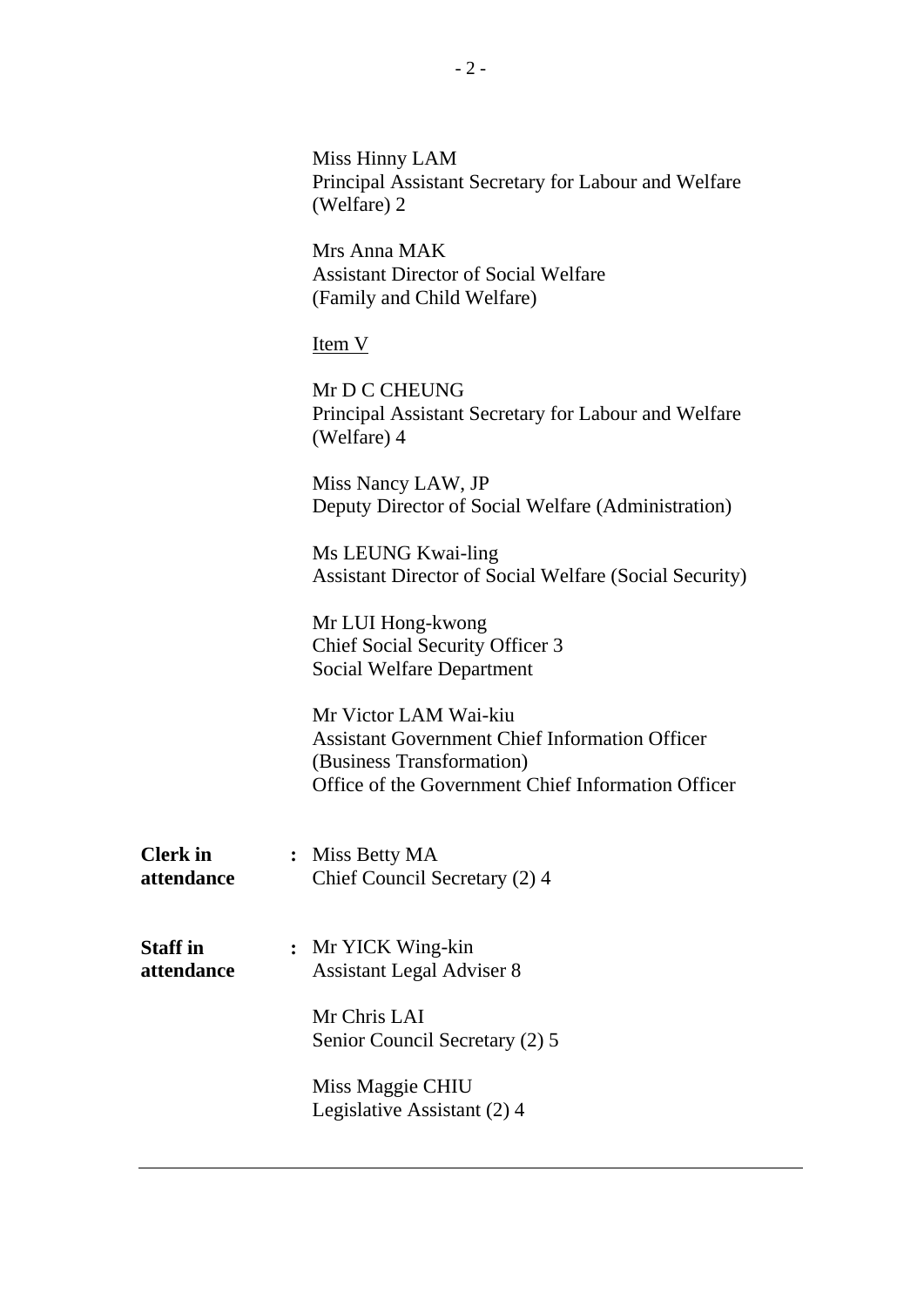Action

#### **I. Confirmation of minutes**

[LC Paper No. CB(2)321/08-09]

The minutes of the meeting held on 23 October 2008 were confirmed.

## **II. Information paper(s) issued since the last meeting**

2. Members noted that no information papers had been issued since the last meeting.

# **III. Items for discussion at the next meeting**

[LC Paper Nos. CB(2)341/08-09(01) and (02)]

3. The Chairman said that the Administration had proposed the following items for discussion by the Panel at the next meeting to be held on 12 January 2009 at  $10.45$  am  $-$ 

- (a) Progress on the introduction of a licensing scheme for residential care homes for persons with disabilities; and
- (b) District-based Scheme on Carer Training.

4. The Chairman referred members to a letter dated 1 December 2008 from the Fight for Social Welfare Alliance (the Alliance) tabled at the meeting which requested the Panel to discuss the salary adjustment arrangements for staff in non-governmental organisations (NGOs) subvented under the Lump Sum Grant (LSG) subvention system. He sought members' views on whether the subject should be discussed at the next meeting.

5. Mr LEE Cheuk-yan expressed support for the proposal to discuss the item at the next meeting.

6. Ms LI Fung-ying was concerned that there would be insufficient time to discuss all the items at the next regular meeting, if the proposed item was added to the agenda of the meeting.

7. Responding to the Chairman, Deputy Secretary for Labour and Welfare (Welfare) 1 (DSLW(W)1) advised that the Administration aimed to introduce a Residential Care Homes (Persons with Disabilities) Bill into the Legislative Council (LegCo) in the 2008-2009 session. The Administration considered it time critical to seek the Panel's views on the proposed licensing scheme for residential care homes for people with disabilities. After discussion, members agreed to discuss the salary adjustment arrangements for staff in NGOs on LSG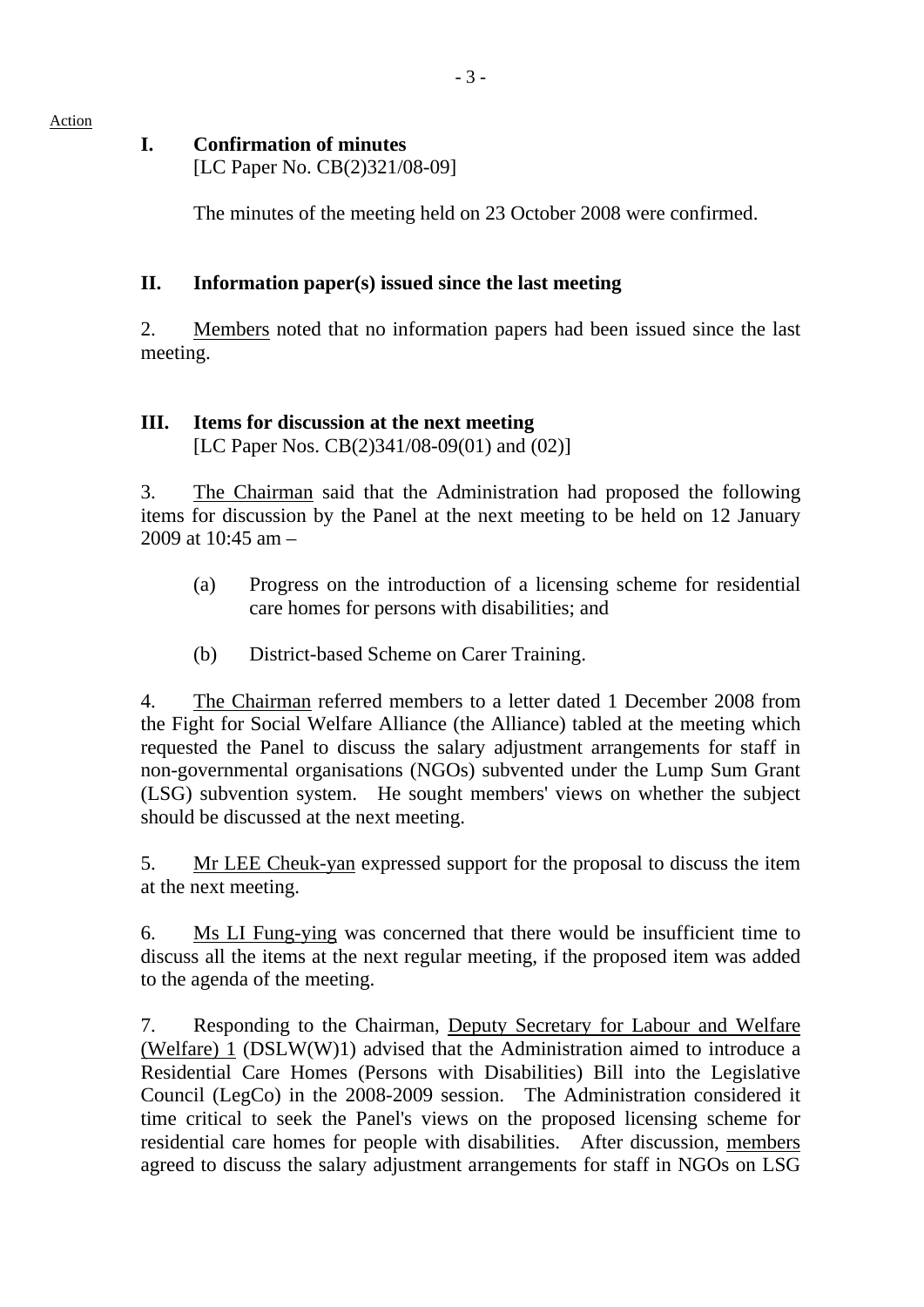at the next regular meeting in January 2009 and deputations would be invited to give views on the matter. Members also agreed that the discussion on the District-based Scheme on Carer Training would be deferred to a future meeting.

#### Items for discussion at future meetings

8. Referring to the letter from The Against Elderly Abuse of Hong Kong tabled at the meeting, Mr WONG Kwok-hing said that the Panel might consider discussing the implementation of the Home Environment Improvement Scheme for the Elderly at a future meeting. Pointing out that the implementation issues of the Scheme had been dealt with in the case conference held on 21 November 2008, the Chairman said that the Panel would consider and follow up the policy issues of the scheme having regard to views and suggestions, if any, made by members at the case conference.

9. Mr LEE Cheuk-yan said that the former Subcommittee on Strategy and Measures to Tackle Family Violence had made a number of recommendations for the Administration's consideration in the last term. The Panel should consider following up the implementation of the recommendations. The Chairman said that members might wish to raise the issue under agenda item IV below.

#### **IV. Proposed amendment to the Domestic Violence Ordinance**  [LC Paper Nos. CB(2)341/08-09(03) to (04) and CB(2)409/08-09(01)]

10. Secretary for Labour and Welfare (SLW) advised that during scrutiny of the Domestic Violence (Amendment) Bill 2007 (the 2007 Bill), members of the Bills Committee on the 2007 Bill strongly urged the Administration to revisit its position of not covering cohabitation between persons of the same sex under the Domestic Violence Ordinance (Cap. 189) (DVO). He said that the Administration had very carefully re-examined the matter taking into account Members' views. The Administration noted that, in the context of domestic violence, incidents could quickly escalate into life-threatening situations or even fatality. Since lives might be at stake, the Administration accepted the need to extend the protection under DVO to victims of domestic violence in same sex cohabitation relationship. Given that the proposed amendments to DVO to include same sex cohabitation in its coverage fell outside the scope of the 2007 Bill, in moving the resumption of Second Reading debate on the Bill, SLW undertook to further amend DVO in the 2008-2009 session to this effect.

11. SLW emphasised that the proposed extension of the scope of DVO to include cohabitation between persons of the same sex was only introduced in response to the distinct and unique context of domestic violence, and this exceptional treatment was applicable only to the policy area of combating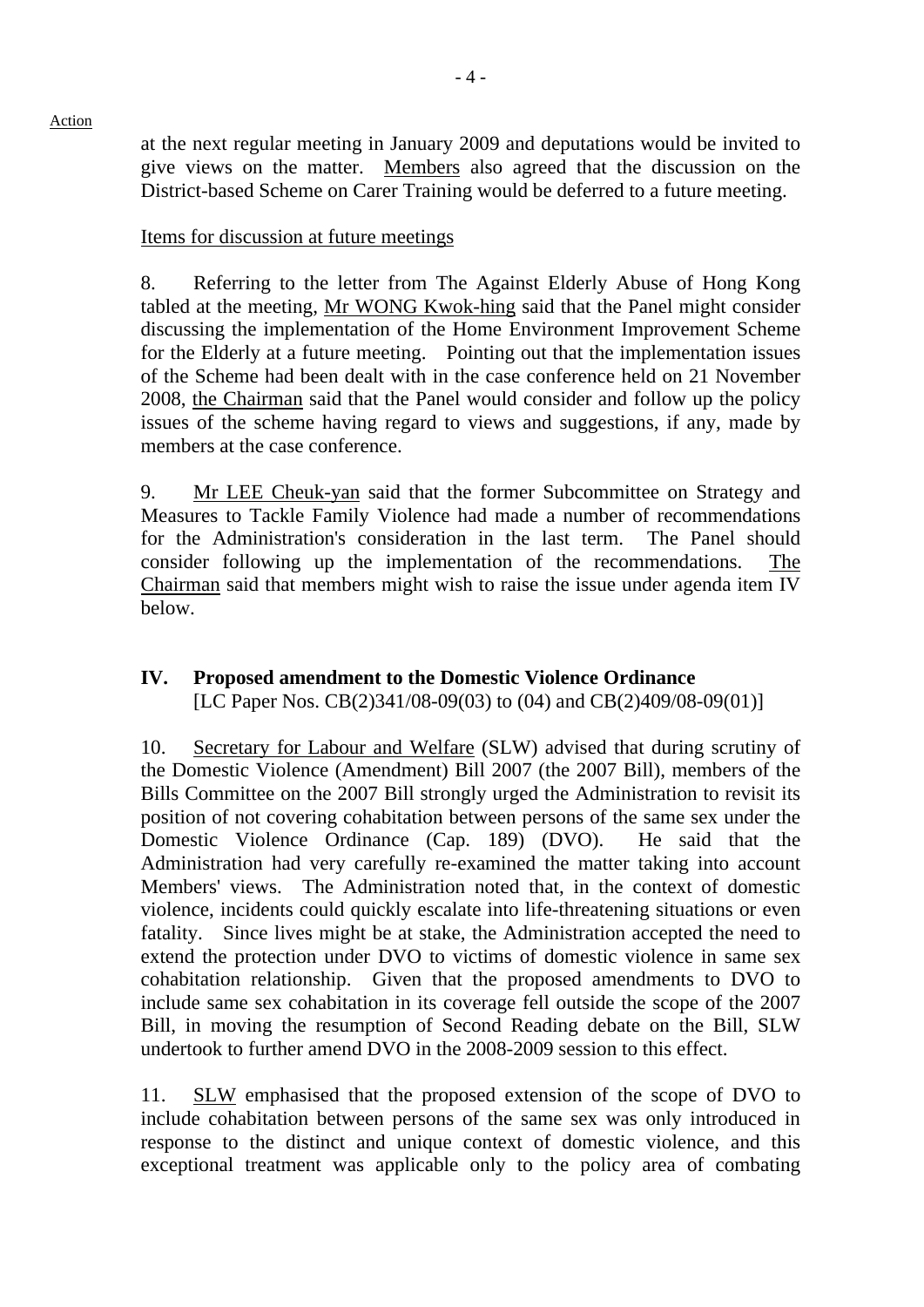Action

domestic violence. SLW stressed that it remained the Administration's clear policy not to recognise same sex relationship. Any change to this policy stance should not be introduced unless a consensus or a majority view was reached by the society.

12. Mr WONG Sing-chi objected to expanding the scope of DVO to include same sex cohabitants, although he raised no disagreement to protect persons in same sex cohabitant relationship from domestic violence. Mr WONG added that a large number of parents and teachers' associations, and religious bodies had expressed objection to the proposed amendments. They were concerned that the proposed amendments would not only undermine the core values of family and marriage, but also move a step forward to recognise same sex marriage and relationship. To his knowledge, some 7 000 members of the public had signified their objections to cover cohabitation of persons in same sex relationship under DVO.

13. SLW said that the Administration fully understood the concerns of different sectors of the community. He explained that the proposed amendments were prepared in response to the request of the Bills Committee on the 2007 Bill. SLW pointed out that in Hong Kong, a marriage contracted under the Marriage Ordinance (Cap. 181) was, in law, the voluntary union for life of one man and one woman to the exclusion of all others. He stressed that the Administration's current proposal merely sought, under the specific policy area of combating domestic violence, to protect persons in same sex cohabitation relationship from being molested by their partners, and should not be regarded as equivalent to giving legal recognition to same sex relationships or providing legal entitlements to persons in such relationship.

14. Mr WONG Sing-chi enquired whether the Administration had conducted public consultation on the proposal to expand the scope of DVO to cover same sex cohabitants. SLW and DSLW(W)1 responded that during scrutiny of the 2007 Bill, extensive consultation had been conducted by the Bills Committee. DSLW(W)1 added that deputations giving views to the Bills Committee strongly urged for extending the protection under DVO to persons in same sex cohabitation relationship, and members of the Bills Committee expressed support for the request.

15. Mr LEE Cheuk-yan recapitulated that the Bills Committee on the 2007 Bill had conducted extensive public consultation. There was a strong view that DVO should be amended to include cohabitation between persons in the same sex in its coverage. The proposal merely sought to protect persons of same sex from being molested by their partners. Against this background, he welcomed the proposed amendments to DVO and considered that the relevant legislative proposal should be introduced as soon as possible. Expressing similar views, Mr Ronny TONG said that the Bills Committee supported the resumption of the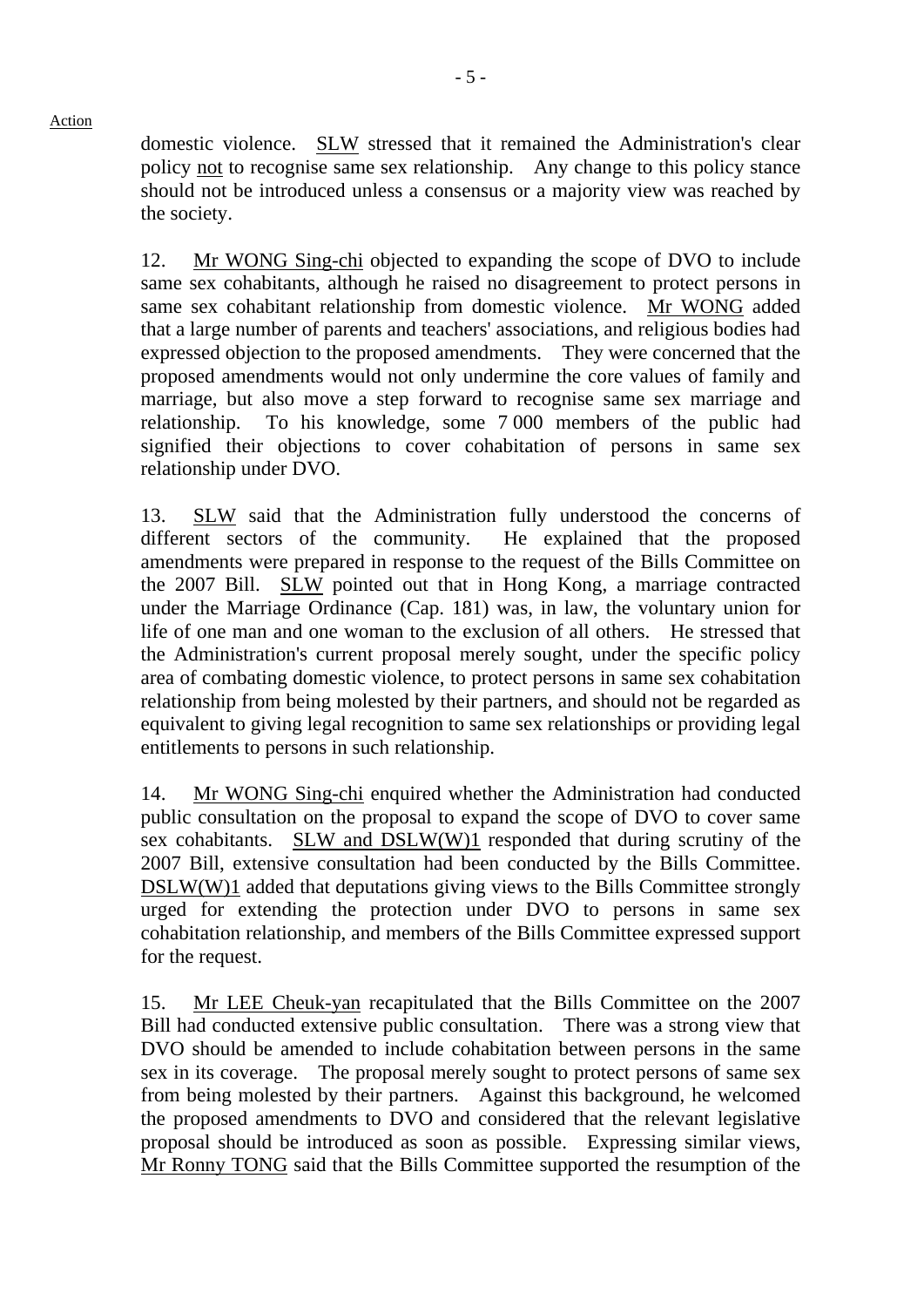Second Reading debate on the 2007 Bill on the understanding that the Administration would further amend DVO in the 2008-2009 session to include in the coverage of DVO to cohabitation between persons of the same sex.

16. Mr LEE Cheuk-yan said that notwithstanding the enactment of the 2007 Bill, the Panel should follow up the outstanding issues deliberated by the Bills Committee on the 2007 Bill, such as the suggestion of setting up a specialised domestic violence court to handle both civil and criminal cases relating to domestic violence and expanding the scope of the "injunction order" under DVO to give the protected person the exclusive right to stay in the family home. Mr LEE asked whether the Administration planned to give effect to these suggestions. He suggested that a special meeting should be held to discuss with the Administration these suggestions.

17. Mr WONG Kwok-hing referred members to a submission from the Hong Kong Association for the Survivors of Women Abuse (Kwan Fook) tabled at the meeting and asked whether the Administration would give thoughts to the suggestions of setting up a domestic violence court, renaming "injunction order" as "occupation order" and providing better support for domestic violence victims involved in court proceedings.

18. SLW advised that the Administration had relayed the proposal of setting up a specialised domestic violence court to the Judiciary for consideration. DSLW(W)1 added that while the Judiciary was considering the suggestion, the Administration had introduced a number of administrative measures to enhance protection for victims of domestic violence. For instance, the Prosecutions Division of the Department of Justice had put in place measures for fast-tracking handling of criminal cases relating to domestic violence and used Chinese in hearings of court cases where possible. The Police had also introduced a series of measures to improve the procedures for handling and investigating domestic violence cases.

19. SLW further advised that prior to the commencement of the Domestic Violence (Amendment) Ordinance 2008, a total of 13 injunction orders were granted under DVO between January and July 2008, of which seven were attached with an authorisation of arrest. After the commencement of the Amendment Ordinance on 1 August 2008, 12 injunction orders had been granted under DVO between August and October 2008. Of these, nine orders were attached with an authorisation of arrest. As shown from the figures, the Administration considered that the Amendment Ordinance achieved the purpose of enhancing protection for victims of domestic violence.

20. Mr LEUNG Yiu-chung enquired about the Administration's plan and timetable for setting up a support team to provide better support to domestic violence victims.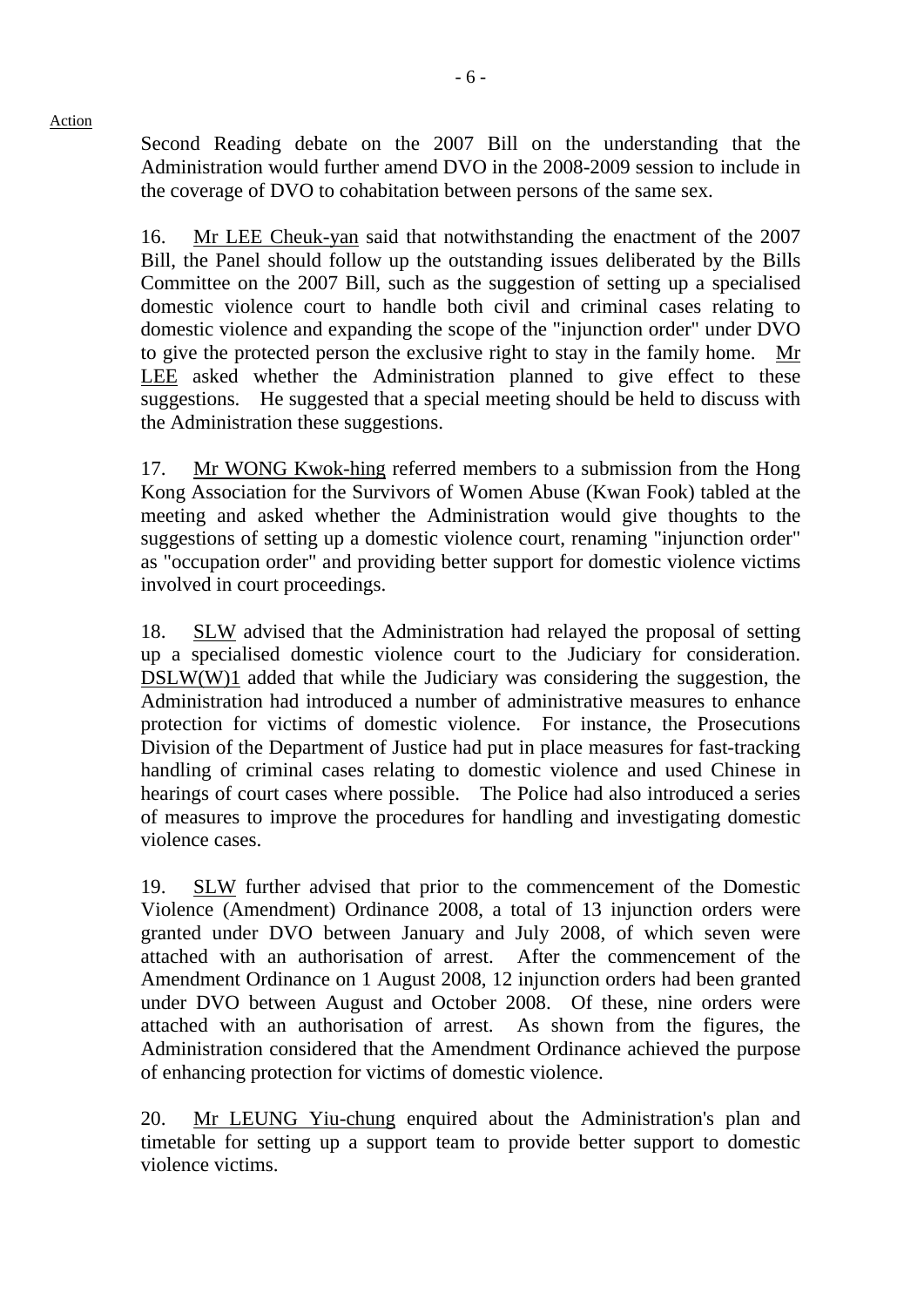Admin

21. Assistant Director of Social Welfare (Family and Child Welfare) said that the Administration would further explore this idea in consultation with the relevant stakeholders. The Chairman requested the Administration to keep the Panel abreast of development.

22. Ms LI Fung-ying asked, instead of adopting a piecemeal approach in amending DVO, whether the Administration would conduct a comprehensive review of DVO having regard to the views and concerns raised by members and deputations in the course of deliberating the 2007 Bill. Ms LI said that the Administration, on the one hand, stated that its policy position did not recognise same sex marriage, civil partnership or any same sex relationship, it proposed on the other hand to cover same sex cohabitation under DVO. While she understood the background for proposing the amendments, this had given rise to wide public concern about a policy change. Ms LI took the view that the Administration should state clearly its policy position on family and marriage in the light of the controversy of and wide public concern about the subject.

23. Responding to Mr Frederick FUNG, the legal adviser to the Panel advised that the terms "marriage" and "family" were two different concepts. The definition of "marriage" was laid down in the Marriage Ordinance. He would provide further information, if any, on the meaning of the terms "marriage" and "family" in the existing legislation.

24. Mr Frederick FUNG was concerned that in the absence of a definition of "family" in the legislation, the proposal to expand the coverage of DVO to include same sex cohabitants, if enacted, would give rise to the question of the legal entitlements of persons in same sex relationship. In his view, the proposed amendments should, under no circumstances, introduce any change to the concept of marriage.

25. Mr Paul CHAN strongly opposed the proposed amendments to DVO. Having regard to the traditional values of family and the fact that marriage referred to two sexes relationship, he considered that protection to same sex cohabitants should not be provided in the context of DVO. He was concerned that the introduction of an amendment bill would be regarded as moving a step forward to recognise same sex relationship. Instead of adopting the current approach to extend the scope of DVO, the proposal should be effected by way of a separate ordinance. In view of wide public concern about the proposed amendments to DVO, Mr CHAN strongly urged the Administration to gauge public views on the proposed amendments.

26. SLW said that the Administration fully appreciated different views on the proposed amendments. He reiterated that the proposed amendments to include in the coverage of DVO cohabitants between persons of the same sex were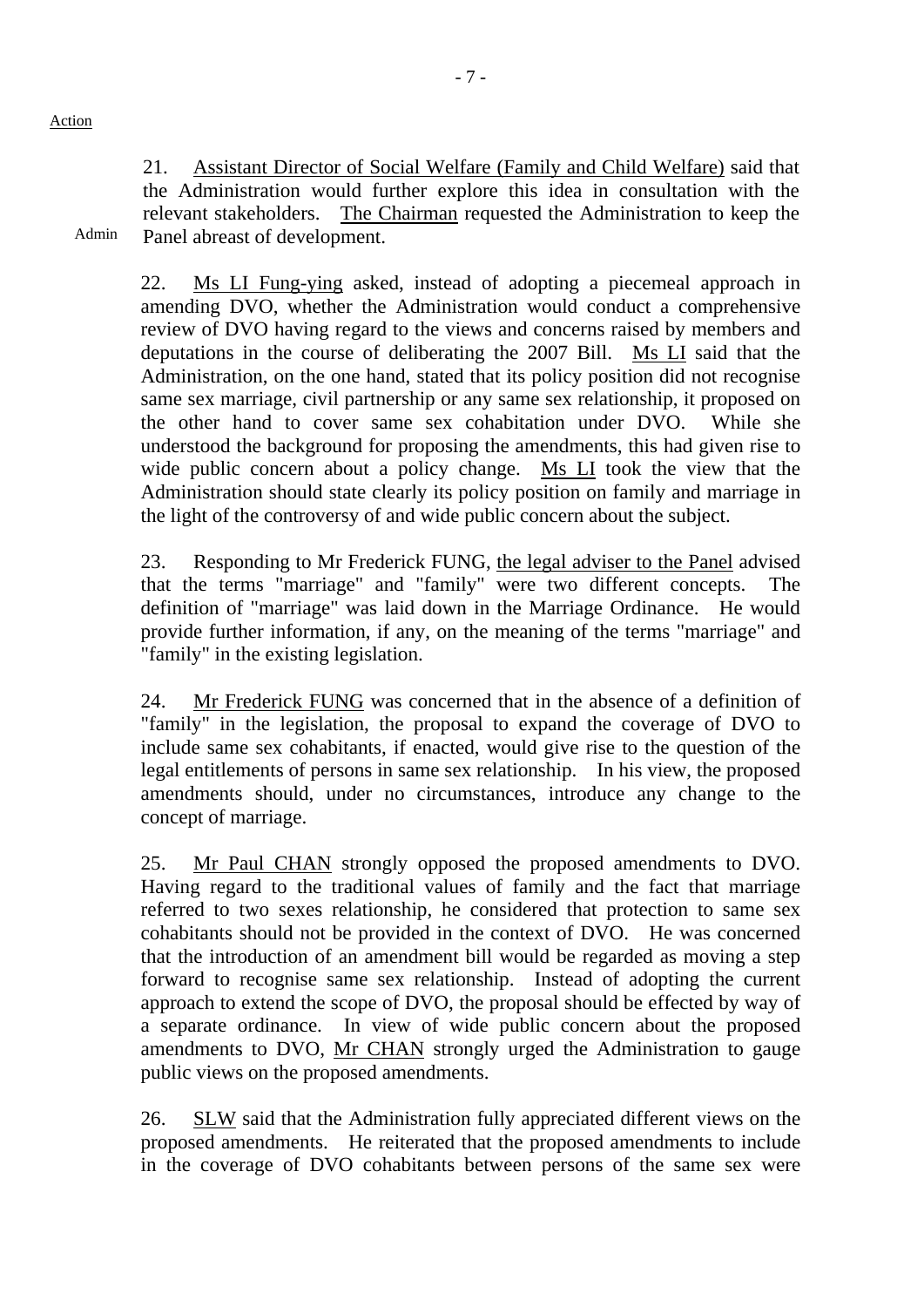prepared in the light of the undertaking made by the Administration during the Resumption of Second Reading debate on the 2007 Bill. While it remained the Administration's policy position not to recognise same sex marriage, the Administration accepted the need to extend the protection under DVO to victims of domestic violence who were in same sex cohabitation relationship as lives might be at stake in the context of domestic violence. The extension of the scope of DVO in such a direction was only introduced in response to the distinct and unique context of domestic violence. SLW said that the Administration had spelt out clearly and would continue to emphasise its policy position of not recognising same sex marriage, civil partnership or any same sex relationship in all submissions to LegCo concerning the proposed amendments. The Administration would continue to solicit views on the proposed amendments. DSLW(W)1 added that there was no statutory definition of "family" in DVO.

27. Dr Priscilla LEUNG cast doubt as to whether the community at large was in support of extending the scope of DVO to include same sex cohabitation relationship. To her knowledge, a large number of parents and secondary school principals raised objection to the proposed amendments. While raising no objection to protecting persons in same sex relationship from domestic violence, she expressed reservation about the approach in taking forward the proposal. In her view, the Administration should consider introducing the legislative proposal under a separate ordinance. As regards the suggestion of replacing the "injunction order" as "property order", she considered that it would involve complex technical issues and might lead to objection from property owners. Dr LEUNG added that as a family law specialist, she had not been consulted on the proposal. She raised concern whether the public consultation conducted by the Administration on the proposed amendments was sufficient.

28. SLW advised that as he had explained earlier, extending the protection under DVO to persons in same sex cohabitation relationship merely sought to protect such persons from being molested by their partners. The Administration accepted the proposal after taking into account the unanimous request of the Bills Committee of the 2007 Bill and a careful re-examination of the subject. Given that the proposed amendments to DVO fell outside the scope of the 2007 Bill, he made an undertaking in moving the resumption of the Second Reading debate on the 2007 Bill that the Administration would further amend DVO in the 2008-2009 session to extend its scope to cover cohabitation between persons of the same sex. SLW said that the Administration prepared the current legislative proposal to honour the undertaking.

29. DSLW(W)1 supplemented that DVO was enacted in 1986 to enable a party to a marriage, or a man and woman in cohabitation, to apply to the court for an injunction order against molestation by the other party to that relationship. DSLW(W)1 said that the 2007 Bill aimed to extend the coverage of DVO to enhance protection for victims of domestic violence, including former spouses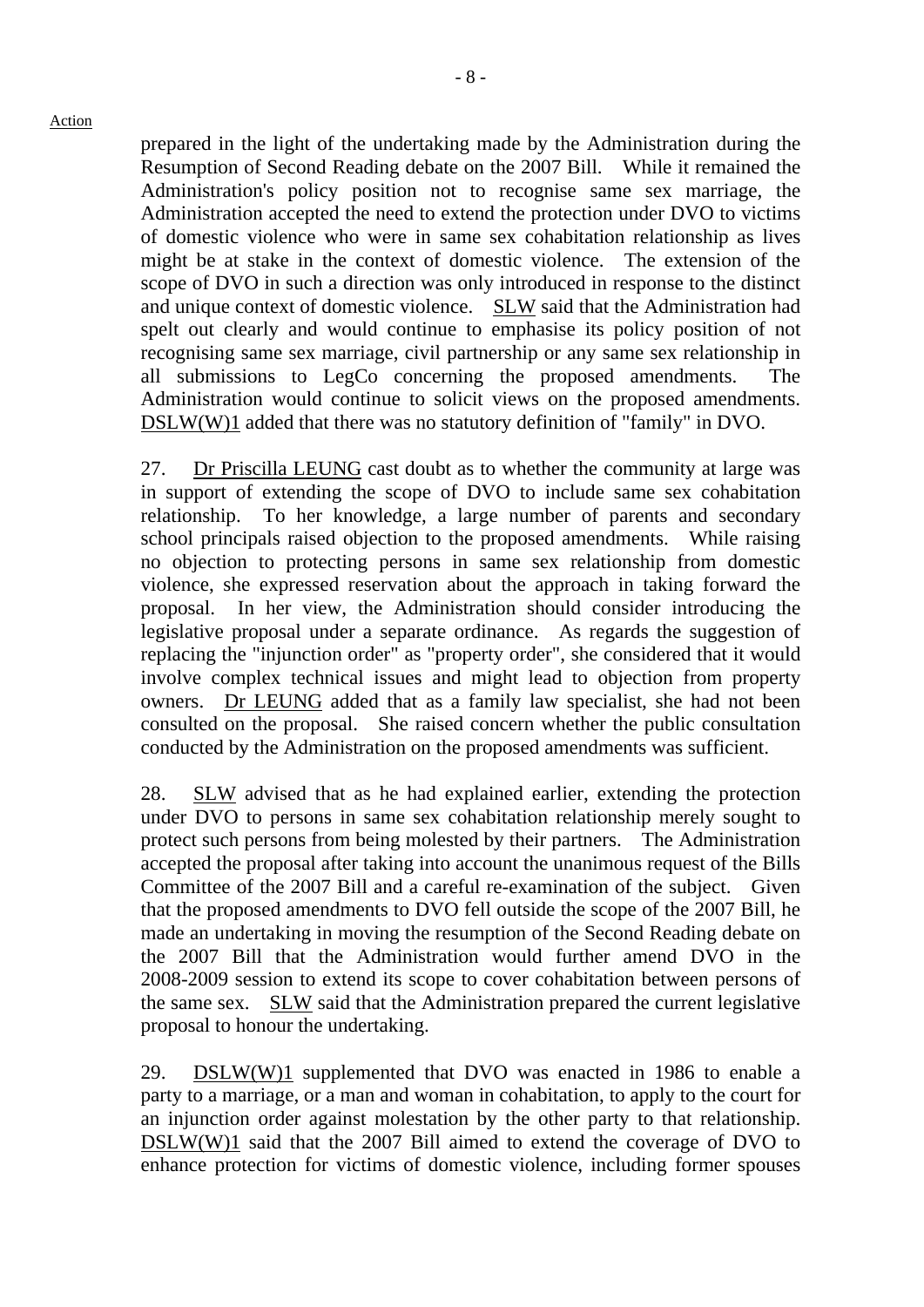and cohabitants and people in non-spousal familial relationships. She said that during scrutiny of the Bill, members of the Bills Committee took the view that providing protection to victims of domestic violence should be applied to all persons in cohabitation relationships regardless of their gender and sexual orientation.

30. Mr Ronny TONG said that the Bills Committee on the 2007 Bill fully deliberated different views on the scope of DVO. Members of the Bills Committee took the view that same sex cohabitants should not be excluded from the protection of DVO merely viewing from the human rights perspective. The proposed amendments, if enacted, would by no means be regarded as equivalent to giving legal recognition of same sex relationships. Mr TONG further said that the Bills Committee had indicated its support for the Resumption of Second Reading debate on the 2007 Bill in the light of the Administration's undertaking that an amendment bill would be introduced to provide protection to persons in same sex relationships from domestic violence. He could not accept the opposing views against the current legislative proposal.

31. Mr WONG Sing-chi said that the mainstream view of the society was that any same sex relationship should not be recognised. He said that the current proposed amendments to extend the coverage of DVO to same sex cohabitants was not included in the 2007 Bill and no public consultation had been conducted by the former Bills Committee in this regard. Expressing similar views, Dr Priscilla LEUNG considered that the amendments proposed to DVO should be acceptable to the majority of the society. Mr WONG and Dr LEUNG urged the Administration to conduct extensive public consultation on the proposed amendments to DVO and critically examine the implications on the society. In the light of wide public concern about the proposed amendments to DVO, Mr WONG Kwok-hing suggested that a special meeting of the Panel should be held to receive deputations' views.

32. Mr LEE Cheuk-yan said that the purpose of DVO was to provide protection to victims of domestic violence, and the proposal to extend the scope of DVO to include same sex cohabitants merely sought to protect such persons from being molested by their partners. Mr LEE considered that the proposed amendments should be introduced without further delay. Mr LEUNG Yiu-chung appreciated that the proposed amendments were introduced in response to the views expressed by members of the Bills Committee on the 2007 Bill.

33. Mr Paul CHAN wondered whether expanding the scope of DVO would be the only means to protect same sex cohabitants from being molested by their partners. He considered that cohabitation between persons of same sex relationship could not be regarded as persons in familial relationship, and thereby should not be included in the coverage of DVO. He reiterated that he would not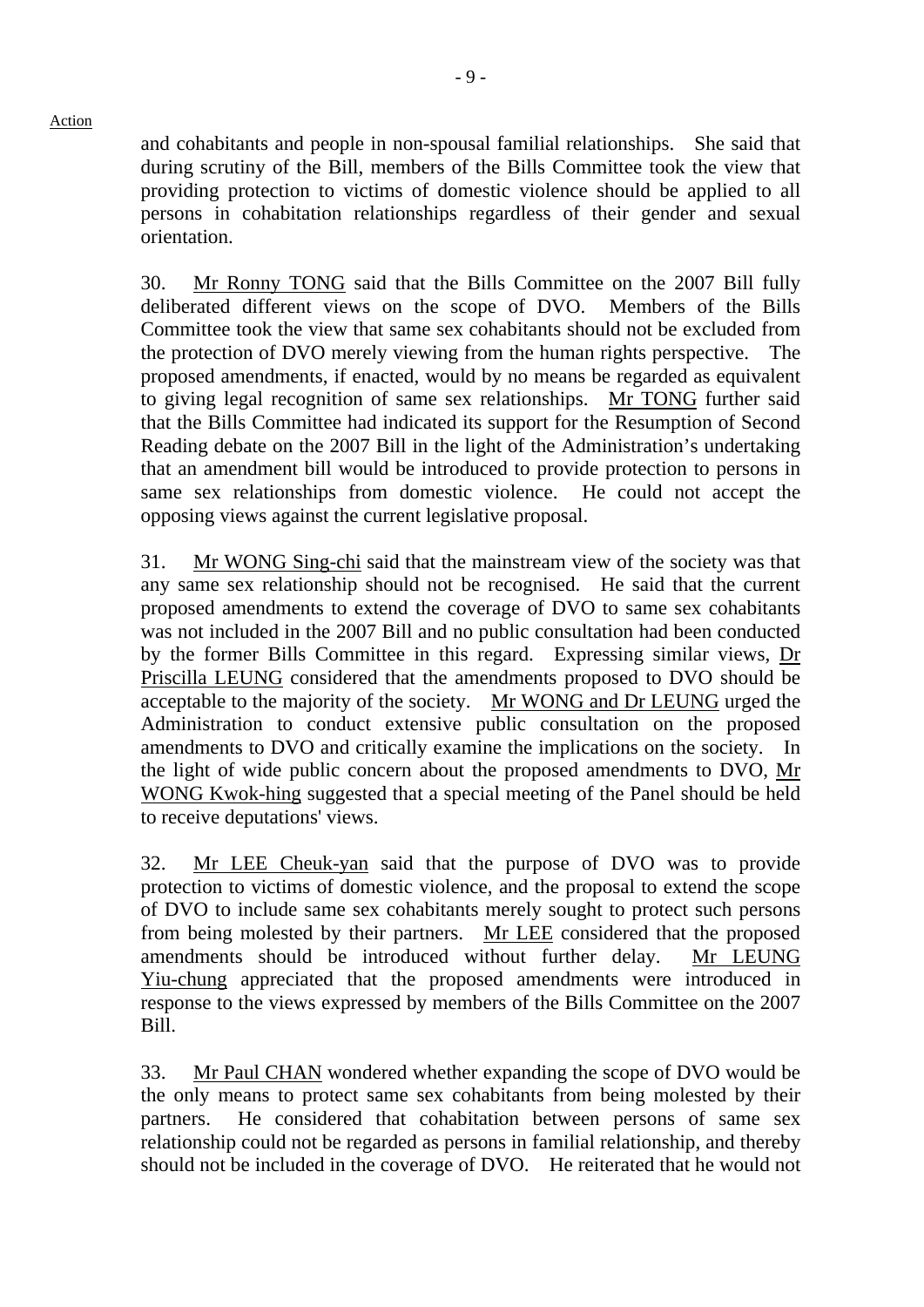object to the legislative proposal if it was effected by way of a separate ordinance.

34. SLW said that persons in same sex cohabitation relationship could seek protection under the law of tort or inherent jurisdiction of the court. The proposed amendments to DVO would enhance protection to same sex cohabitants by enabling them to apply to the court for an injunction order against molestation by their partners. SLW reiterated that the proposed amendments were introduced in response to the views expressed by members during the deliberations of the Bills Committee on the 2007 Bill and the undertaking made by the Administration during the resumption of the Second Reading debate on the Bill.

35. In the light of some members' grave concern about the proposed amendments to DVO, the Chairman suggested that a special meeting of the Panel should be held on 10 January 2009 from 9 am to 12 noon to further discuss the subject and receive deputations. Members agreed.

# **V. Replacement of the Computerised Social Security System**  [LC Paper Nos. CB(2)341/08-09(05) and (06)]

36. Deputy Director of Social Welfare (Administration) (DDSW(A)) briefed members on the funding proposal to replace the existing Computerised Social Security System (CSSS) of the Social Welfare Department (SWD). She said that while the existing CSSS had adopted proven technology at the time of implementation, a number of design features and capabilities were no longer adequate, particularly with the advancement in information technology. The existing system would reach the end of its serviceable lifespan of 10 years by March 2011. DDSW(A) further said that the benefits in the administration of social security schemes to be brought about by the new CSSS were detailed in the Administration's paper. DDSW(A) added that the Administration planned to submit the proposal to the Finance Committee for funding approval in January 2009.

37. The Chairman noted that the cost of the proposed CSSS was calculated on the basis of the 2007-2008 price level and tendering for the implementation of the new CSSS would be conducted in July 2009. Given the persistent drop in the prices of computer hardware as a result of technological advancement, the Chairman asked whether the Administration had taken this into account in estimating the cost for the new CSSS.

## Action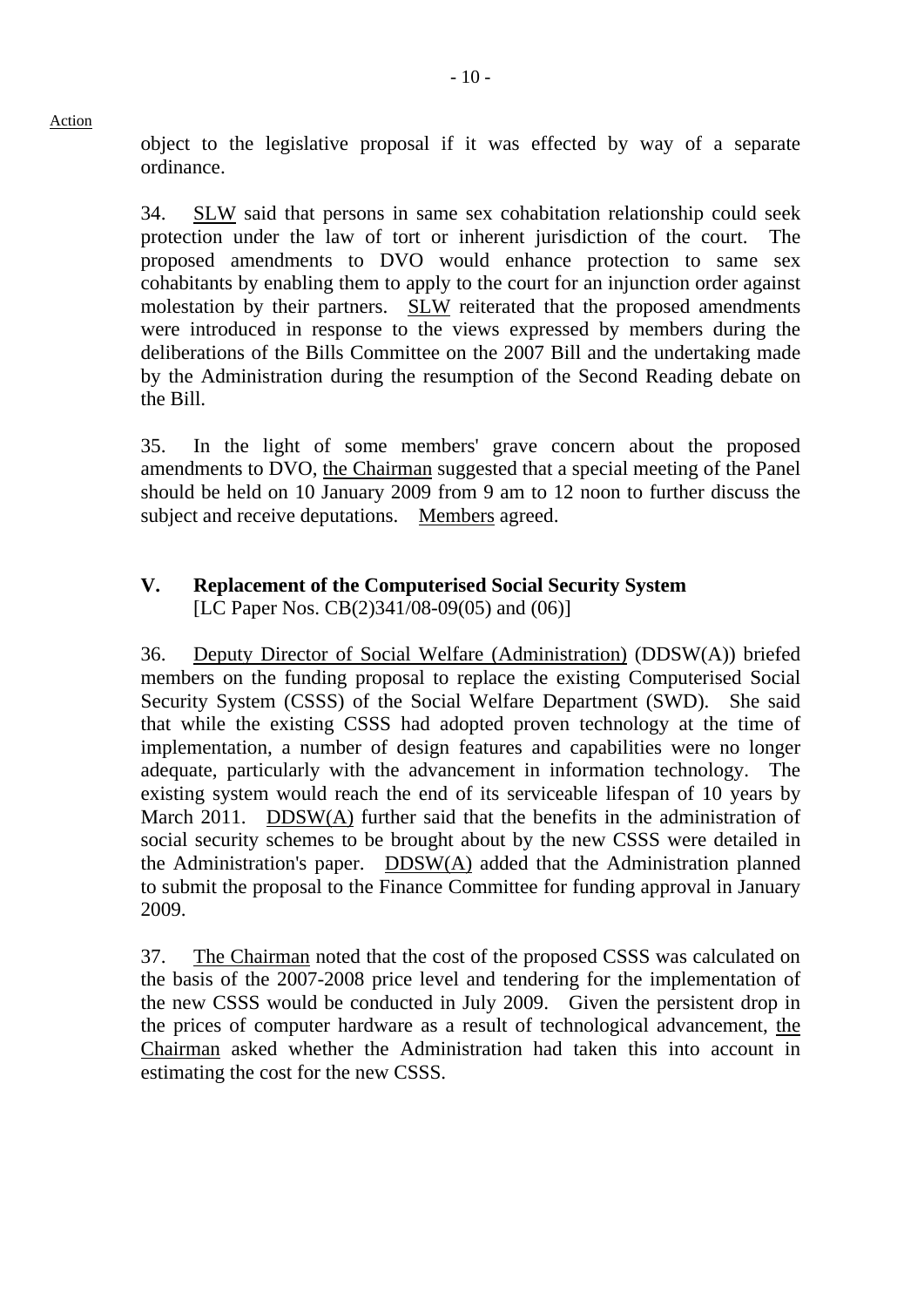38. Mr CHEUNG Kwok-che suggested that to ensure the cost effectiveness of the implementation of the new CSSS, it should be specified in the tenders that the final cost of the new CSSS should be determined on the basis of the prevailing market prices at the time of delivery.

39. Assistant Government Chief Information Officer responded that the acquisition of computer hardware and system software would be charged in accordance with the prices stipulated in the procurement tenders.

40. DDSW(A) supplemented that the estimated implementation cost of the new CSSS was based on the advice of the consultants. The prevailing market prices would be reflected at the time of awarding the contract.

41. Mr CHEUNG Kwok-che enquired whether the new CSSS would support information sharing and exchange within SWD to facilitate integrated case management.

42. DDSW(A) said that under the new CSSS, case information would be integrated and shared by social security staff. Access rights would be assigned to staff of different levels to ensure security of the computer system. Separately, SWD was developing a Client Information System which would allow caseworkers to have access to selected information in CSSS to facilitate provision of welfare services to clients.

43. The Chairman concluded that members expressed general support for the Administration's funding proposal to replace the existing CSSS of SWD.

# **VI. Proposal to appoint subcommittee(s) under the Panel**  [LC Paper Nos. CB(2)341/08-09(07), CB(2)409/08-09(02) to (05) and CB(2)423/08-09(01)]

44. The Chairman said that as agreed at the meeting on 10 November 2008, members would discuss at this meeting the proposals to appoint subcommittees under the Panel. He said that Mr CHEUNG Kwok-che, Mr LEUNG Yiu-chung, Mr Frederick FUNG and Mr WONG Kwok-kin had put forward their respective proposals for the Panel's consideration. This apart, a deputation had written in suggesting the Panel to appoint a subcommittee to study the strategy and measures to combat family violence (LC Paper No. CB(2)409/08-09(05)).

45. At the Chairman's invitation, Mr CHEUNG Kwok-che briefed members on his proposal to appoint two subcommittees on the livelihood protection of elders and the review of the LSG subvention system, as detailed in his letter dated 27 November 2008 (LC Paper No. CB(2)341/08-09(07)).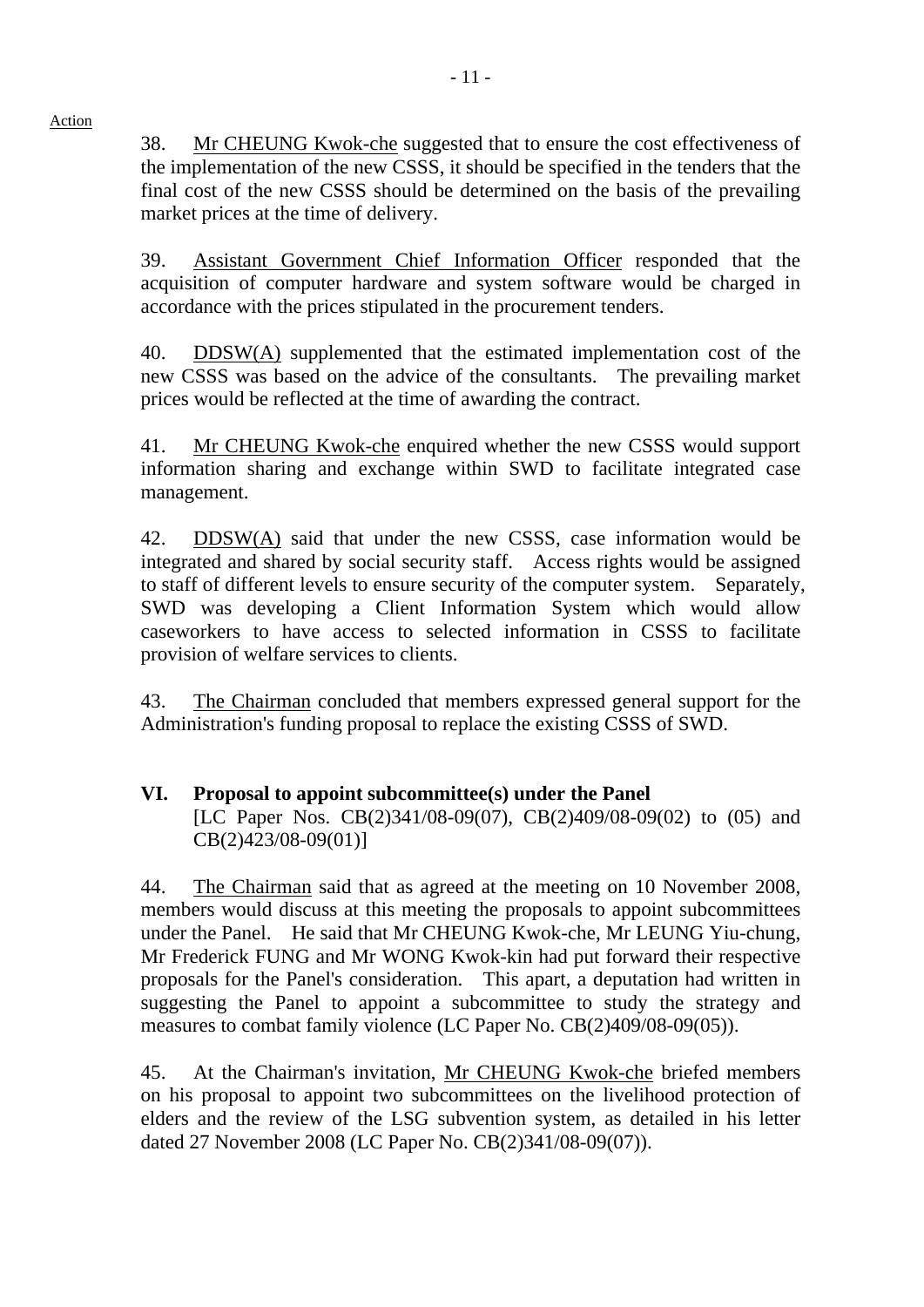46. Mr LEUNG Yiu-chung proposed to set up a subcommittee on the review of the Comprehensive Social Security Assistance (CSSA) Scheme. The proposed areas of study were set out in his letter dated 3 December 2008 (LC Paper No. CB(2)409/08-09(02)).

47. Mr Frederick FUNG elaborated on the need for setting up a subcommittee on alleviating the disparity between the rich and the poor (LC Paper No.  $CB(2)409/08-09(03)$ . He said that as the proposed scope of work of the subcommittee would fall outside the Panel's purview, members might wish to consider setting up a joint subcommittee under the relevant Panels or a subcommittee under the House Committee (HC). In his opinion, it would be more appropriate for the subcommittee to be formed under HC.

48. Mr WONG Kwok-kin suggested that two subcommittees should be set up under the Panel to study the livelihood of and services for the elderly as well as the review of the CSSA Scheme, as set out in his letter dated 4 December 2008 (LC Paper No. CB(2)423/08-09(01)).

49. The Chairman drew members' attention to House Rule 26(c) which stipulated that a subcommittee should complete its work within 12 months of its commencement and report to HC or the relevant Panel(s). He took the view that any subcommittees formed under the Panel should study specific issues and complete their work within a specified time frame. The Chairman invited members' views on the various proposals to form subcommittees under the Panel.

50. Mr Ronny TONG said that he did not object to the proposals to appoint subcommittees under the Panel. However, he expressed concern whether individual members and the Secretariat could cope with the tremendous workload if too many subcommittees were formed under the Panel at the same time. Mr TAM Yiu-chung, Mr LEE Cheuk-yan and Mr WONG Sing-chi expressed similar views. Mr TAM added that members might consider extending the duration of regular meetings or convening special meetings to discuss issues of public concern if necessary.

51. Mr Ronny TONG supported Mr Frederick FUNG's proposal to set up a subcommittee on poverty alleviation in the first instance. He suggested that the scope of work of the subcommittee should be expanded to incorporate issues relating to assistance for the needy, i.e. review of the CSSA Scheme and elderly services.

52. Given the ageing population and the imminent need to introduce a universal retirement protection scheme, Mr LEE Cheuk-yan expressed support for setting up a subcommittee on elderly services. He also considered that issues relating to the CSSA Scheme could be subsumed under the subcommittee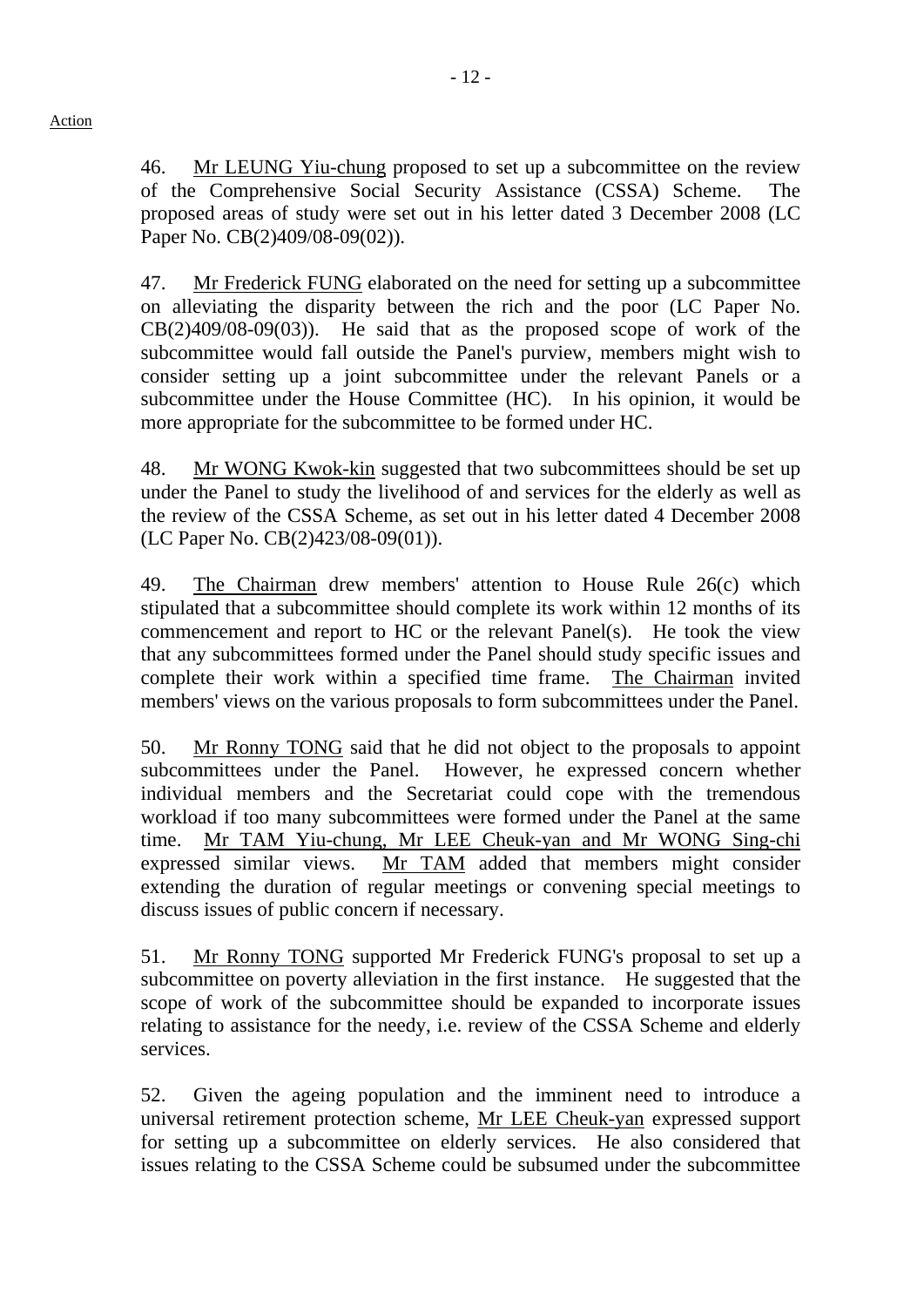on poverty alleviation. Mr WONG Sing-chi and Mr LEUNG Yiu-chung expressed general support for Mr LEE's proposal.

53. Mr CHEUNG Kwok-che said that he did not object to holding in abeyance the proposal to form a subcommittee on the LSG subvention system. The Panel might consider holding special meetings to discuss the matter and receive deputations whenever necessary. Mr LEE Cheuk-yan said that to his understanding, the review findings of the LSG Independent Review Committee would be available by mid-December 2008. The Panel should discuss with the Administration the review findings once available. Mr CHEUNG Kwok-che expressed a similar view.

54. The Chairman said that in the last term, in-depth discussion had been held by various subcommittees formed under the Panel on issues of concern raised by members. The subcommittees had put forth a number of recommendations for the Administration's consideration. As such, members might wish to consider focusing the discussion on outstanding issues of these subcommittees and following up with specific recommendations. The Chairman suggested that one subcommittee should be operating under the Panel at any one time. If members agreed to appoint two subcommittees, a subcommittee would commence operation only after the other had completed its work.

55. After discussion, members agreed that one subcommittee should be appointed by the Panel in the first place. Members further agreed to appoint a subcommittee under the Panel to study issues relating to poverty alleviation including the review of the CSSA Scheme and assistance for needy elders. At the invitation of the Chairman, Mr Frederick FUNG would liaise with those members who had put forward relevant proposals to appoint subcommittees under the Panel and work out the proposed terms of reference and work plan of the subcommittee. The Chairman said that the Panel would consider the proposed terms of reference and work plan of the subcommittee on poverty alleviation at the next meeting.

56. Mr Frederick FUNG added that unless members suggested otherwise, he would not pursue with the proposal to seek the agreement of HC to appoint a subcommittee on poverty alleviation under HC.

# **VII. Any other business**

57. Referring to the letter from a deputation mentioned in paragraph 8 above, Mr LEUNG Yiu-chung said that as the deputation had criticized the conduct of business by the Panel, the Panel should provide a response to the deputation if the allegation was unfounded.

Action